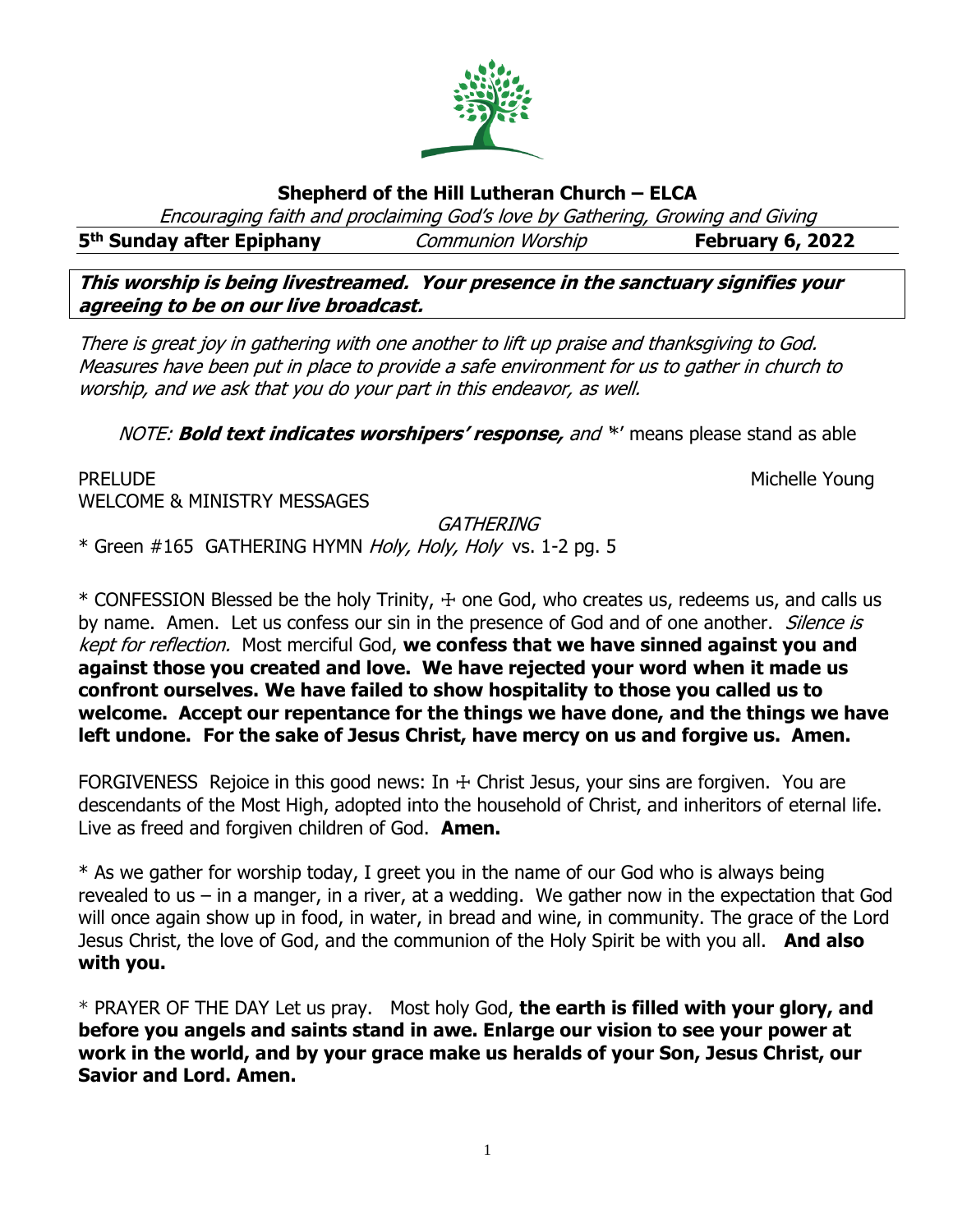#### **GROWING**

Through a vision in the temple, the eighth-century prophet Isaiah is called by God to announce judgment against Israel. Aware of his sinfulness and shortcomings, Isaiah is initially hesitant. But when God calls, Isaiah responds, "Here am I; send me!" A reading from the Book of the Prophet Isaiah, chapter 6

 $1$ In the year that King Uzziah died, I saw the Lord sitting on a throne, high and lofty; and the hem of his robe filled the temple. <sup>2</sup>Seraphs were in attendance above him; each had six wings: with two they covered their faces, and with two they covered their feet, and with two they flew. <sup>3</sup>And one called to another and said: "Holy, holy, holy is the LORD of hosts; the whole earth is full of his glory." <sup>4</sup>The pivots on the thresholds shook at the voices of those who called, and the house filled with smoke. <sup>5</sup>And I said: "Woe is me! I am lost, for I am a man of unclean lips, and I live among a people of unclean lips; yet my eyes have seen the King, the LORD of hosts!"

 $6$ Then one of the seraphs flew to me, holding a live coal that had been taken from the altar with a pair of tongs.  $7$ The seraph touched my mouth with it and said: "Now that this has touched your lips, your guilt has departed and your sin is blotted out." <sup>8</sup>Then I heard the voice of the Lord saying, "Whom shall I send, and who will go for us?" And I said, "Here am I; send me!" <sup>9</sup>And he said, "Go and say to this people: 'Keep listening, but do not comprehend; keep looking, but do not understand.<sup>' 10</sup>Make the mind of this people dull, and stop their ears, and shut their eyes, so that they may not look with their eyes, and listen with their ears, and comprehend with their minds, and turn and be healed."

 $11$ Then I said, "How long, O Lord?" And he said: "Until cities lie waste without inhabitant, and houses without people, and the land is utterly desolate;  $12$  until the LORD sends everyone far away, and vast is the emptiness in the midst of the land.  $13$  Even if a tenth part remain in it, it will be burned again, like a terebinth or an oak whose stump remains standing when it is felled." The holy seed is its stump. The word of the Lord. **Thanks be to God.** 

## Jesus' teaching of God's word has begun to draw great crowds. For Simon, James, and John, Jesus' teaching inspires hospitality, then obedience, and then risk. After Jesus' creative power is revealed, fear and amazement leads these three fishermen to leave everything behind to become apostles.

The Gospel according to Luke, the 5<sup>th</sup> chapter. **All: Glory to you O Lord** 

 $1$ Once while Jesus was standing beside the lake of Gennesaret, and the crowd was pressing in on him to hear the word of God,  $2$ he saw two boats there at the shore of the lake; the fishermen had gone out of them and were washing their nets.  ${}^{3}$ He got into one of the boats, the one belonging to Simon, and asked him to put out a little way from the shore. Then he sat down and taught the crowds from the boat. <sup>4</sup>When he had finished speaking, he said to Simon, "Put out into the deep water and let down your nets for a catch." <sup>5</sup>Simon answered, "Master, we have worked all night long but have caught nothing. Yet if you say so, I will let down the nets."  $6$ When they had done this, they caught so many fish that their nets were beginning to break. <sup>7</sup>So they signaled their partners in the other boat to come and help them. And they came and filled both boats, so that they began to sink.  $8$ But when Simon Peter saw it, he fell down at Jesus' knees, saying, "Go away from me, Lord, for I am a sinful man!" <sup>9</sup>For he and all who were with him were amazed at the catch of fish that they had taken;  $10$  and so also were James and John, sons of Zebedee, who were partners with Simon. Then Jesus said to Simon, "Do not be afraid; from now on you will be catching people." <sup>11</sup>When they had brought their boats to shore, they left everything and followed him. The Gospel of the Lord. **Praise to you O Christ.**

MESSAGE Pastor Mary Eide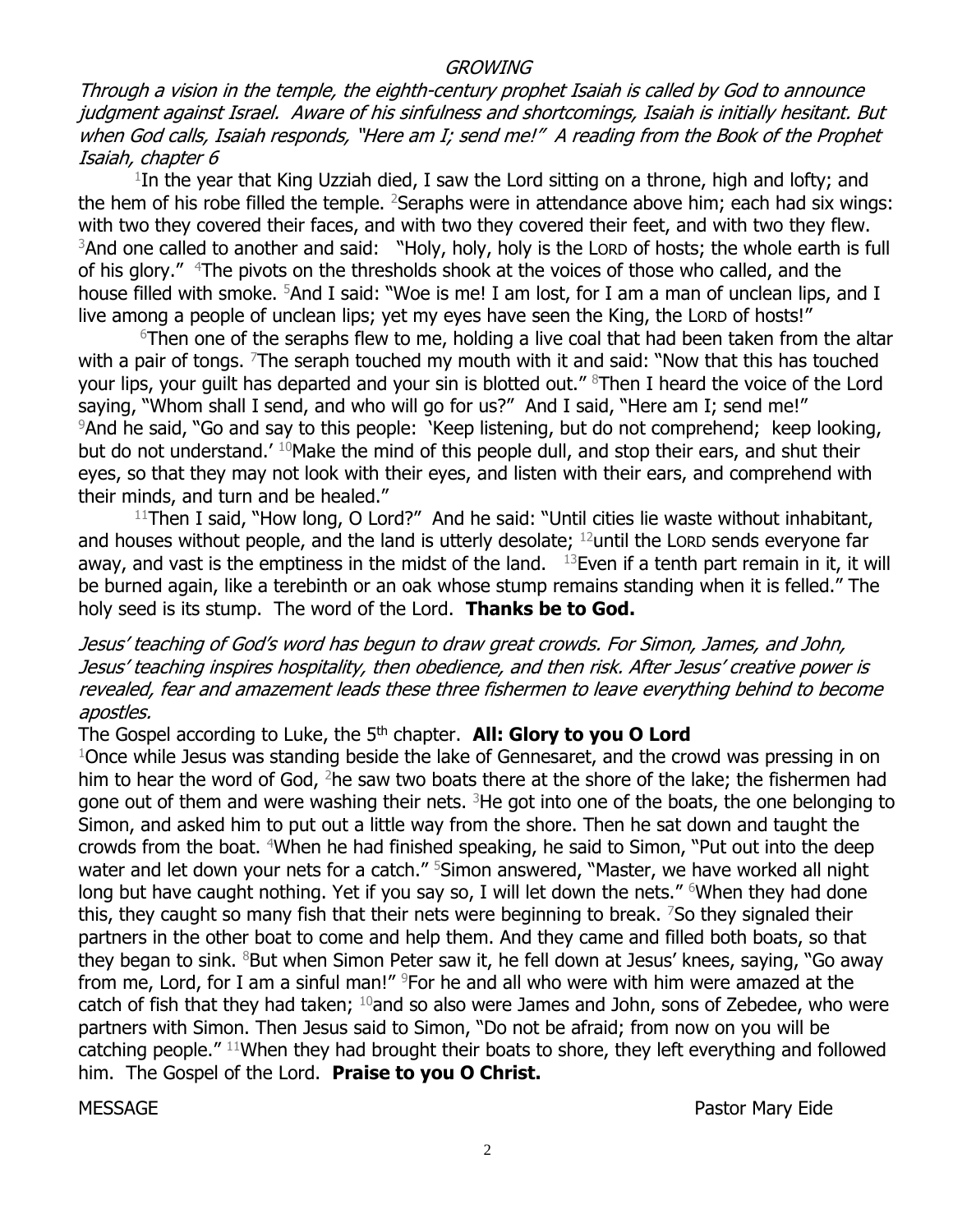Green #503 HYMN OF THE DAY O Jesus, I Have Promised vs. 1-2, 4 p.6

GIVING

\*THE APOSTLES' CREED (professed together)

**I believe in God, the Father almighty, creator of heaven and earth.**

**I believe in Jesus Christ, his only Son, our Lord. He was conceived by the power of the Holy Spirit and born of the virgin Mary.**

**He suffered under Pontius Pilate, was crucified, died, and was buried. He descended into hell.\* On the third day he rose again. He ascended into heaven, and is seated at the right hand of the Father. He will come again to judge the living and the dead.**

**I believe in the Holy Spirit, the holy catholic Church, the communion of saints, the forgiveness of sins, the resurrection of the body, and the life everlasting. Amen**

 $*Or$ , He descended to the dead.

NOTE: Thank you for your support of God's ministry at Shepherd of the Hill! The offering plate is at the entrance of the sanctuary. You can also mail in offerings (Mailing address: 207 University St., Elk Mound, WI 54739) – OR - go to the GIVE tab on our website (www.sothem.org) to make a one time or reoccurring donation.

\* OFFERING PRAYER Blessed are you, O **God, Sovereign of the universe. You offer us new beginnings and guide us on our journey. Lead us to your table, nourish us with this heavenly food, and prepare us to carry your love to a hungry world. Amen.**

**\*** PRAYERS (P: God of grace **ALL: Hear our prayer.**)

\* GREAT THANKSGIVING The Lord be with you. **And also with you.** Lift up your hearts. **We lift them to the Lord.** Let us give thanks to the Lord our God. **It is right to give our thanks and praise.** 

\* WORDS OF INSTITUTION

\* LORD'S PRAYER **Our Father, who art in heaven, hallowed be thy name; thy kingdom come; thy will be done; on earth as it is in heaven. Give us this day our daily bread. And forgive us our trespasses, as we forgive those who trespass against us. And lead us not into temptation; but deliver us from evil. For thine is the kingdom, the power and the glory, for ever and ever. Amen**

\* INVITATION TO COMMUNION Come to God's table. There is a place for you and enough for all. HOLY COMMUNION (Ushers will begin in the back of the sanctuary, directing you to the front of the sanctuary. Children not receiving communion may be brought forward for a blessing. Please let the ushers know if you would like communion brought to you.)

\* PRAYER AFTER COMMUNION We give you thanks, gracious God, for we have feasted on your abundance. Strengthened with the richness of your grace, we are sent out to bring your good news and to proclaim your favor to all, in the name of your Son, Jesus Christ. **Amen.** \* ANNOUNCEMENTS/BLESSING God, who leads you in pathways of living right with God, who rejoices over you, and who calls you by name,  $+$  bless your going out and your coming in, today and forever. **Amen.**

\*ELW 536 CLOSING HYMN God Be with You Till We Meet Again page 7 DISMISSAL Go with Christ into a weary world. Share the good news. **Thanks be to God.**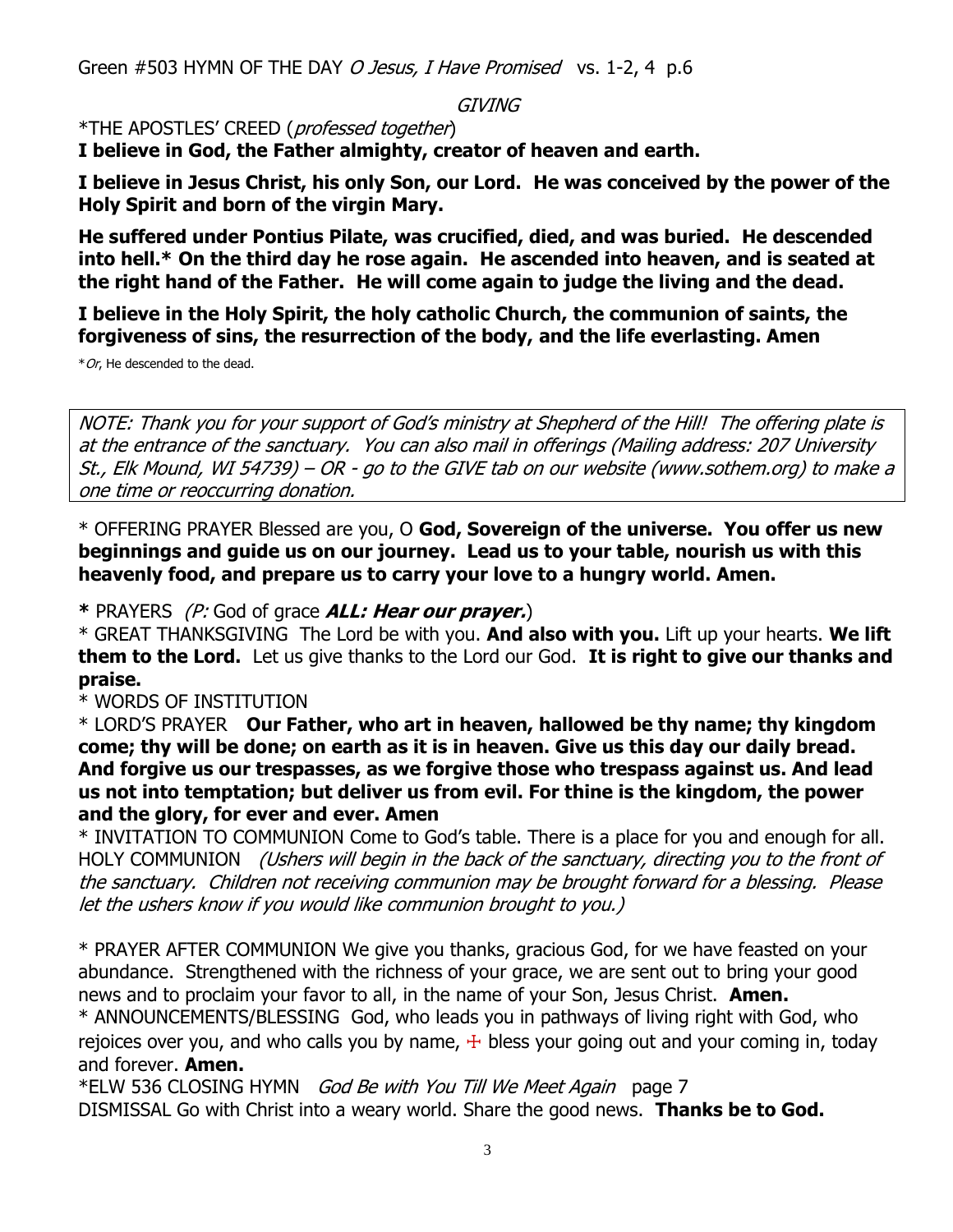\*\*\*\*\*\*\*\*\*\*\*\*\*\*\*\*\*\*\*\*\*\*\*\*\*\*\*\*\*\*\*\*\*\*\*\*\*\*\*\*\*\*

#### THIS WEEK AT CHURCH AND BEYOND OUR DOORS

| Today:       | 8:45am             | - Sunday School                                                         |
|--------------|--------------------|-------------------------------------------------------------------------|
|              | 10:00 am           | - Worship with Communion                                                |
| Monday       | $7:00$ pm          | - AA meeting                                                            |
| Tuesday:     | $4-6$ pm           | - Food Pantry                                                           |
|              | $6:00$ pm          | - Finance Committee Meeting                                             |
|              | 7:00 <sub>pm</sub> | - Grief Share Zoom (4 <sup>th</sup> session)                            |
| Wednesday    |                    | 3:20-4:30pm - 7 <sup>th</sup> -8 <sup>th</sup> Grade Confirmation Class |
| Friday:      | 10am-Noon          | - Food Pantry                                                           |
| Next Sunday: |                    | - Sub making time                                                       |
|              | 8:45am             | - Sunday School                                                         |
|              | $10:00$ am         | - Worship                                                               |
|              | $11:00$ am         | - Fellowship (- Host is Kris Jenson)                                    |
|              |                    | <b>PICK UP PRE-ORDERED SUPER BOWL SUBS</b>                              |
|              |                    |                                                                         |
|              |                    |                                                                         |

# ANNOUNCEMENTS

Don't forget to get your SUPERBOWL SUB ORDERS IN by Tuesday, Feb. 8th!! *Did you hear that* this year we have delivery service within the Elk Mound area? That's right folks, spread the news! Order forms can be found: at church and in your January newsletter (which is also on our church website [www.sothem.org](http://www.sothem.org/) )

DID YOU KNOW WE HAVE A LIBRARY HERE AT CHURCH? Here is just one of the books you can find, and there are more listed on page 8…not to mention many more great reads!! **Furmidable Foes** by Rita Mae Brown & Sneaky Pie Brown

Spring arrives in northern Virginia, and as the ground thaws and the peonies begin to bloom a bright magenta, the women of St. Luke's Lutheran Church prepare for a Homecoming celebration like no other. Harry, Susan Tucker, and their friends are busy planting flowers and trimming hedges to get the church grounds in shape for the big day. But a note of a menace mars the beautiful spring. The brewery owned by Janice Childs and Mags Nielsen, two members of the gardening committee, gets robbed, with hundreds of dollars in merchandise taken off their delivery trucks in the dead of night. Is this the work of a random thief? Or is something more sinister afoot? When Jeannie Cordle drops dead at a charity auction, poisoned by a fatal weed, Harry's worst suspicions are confirmed: a killer lurks in the midst, one with a keen understanding of poisonous plants. Although she can't yet prove it, Harry knows the murder is related to the thefts at Bottom's Up Brewery. With help from her feline sidekicks, Mrs. Murphy and Pewter, as well as Tee Tucker the corgi and sweet puppy Pirate, Harry sets out to find the weed in St. Luke's garden—and stop a killer before they can strike again.

| <b>Shepherd of the Hill Lutheran Church</b>                                    | 207 University Street, Elk Mound, WI 54739 |  |  |  |
|--------------------------------------------------------------------------------|--------------------------------------------|--|--|--|
| Office Phone: 715-879-5115 Email: sothic@sothem.org                            | Website www.sothem.org                     |  |  |  |
| Find us on Facebook, too!                                                      |                                            |  |  |  |
| Pastor Mary Eide (H) 715-309-4065 meide@luthersem.edu                          | Custodian, Terry Stamm 715-379-            |  |  |  |
| 3728                                                                           |                                            |  |  |  |
| Sunday School Coordinators: Jaime Folczyk mifolczyk@yahoo.com or Holly Sweeney |                                            |  |  |  |

Financial Secretary: Barb Vadnais [barbvadnais1@gmail.com](mailto:barbvadnais1@gmail.com)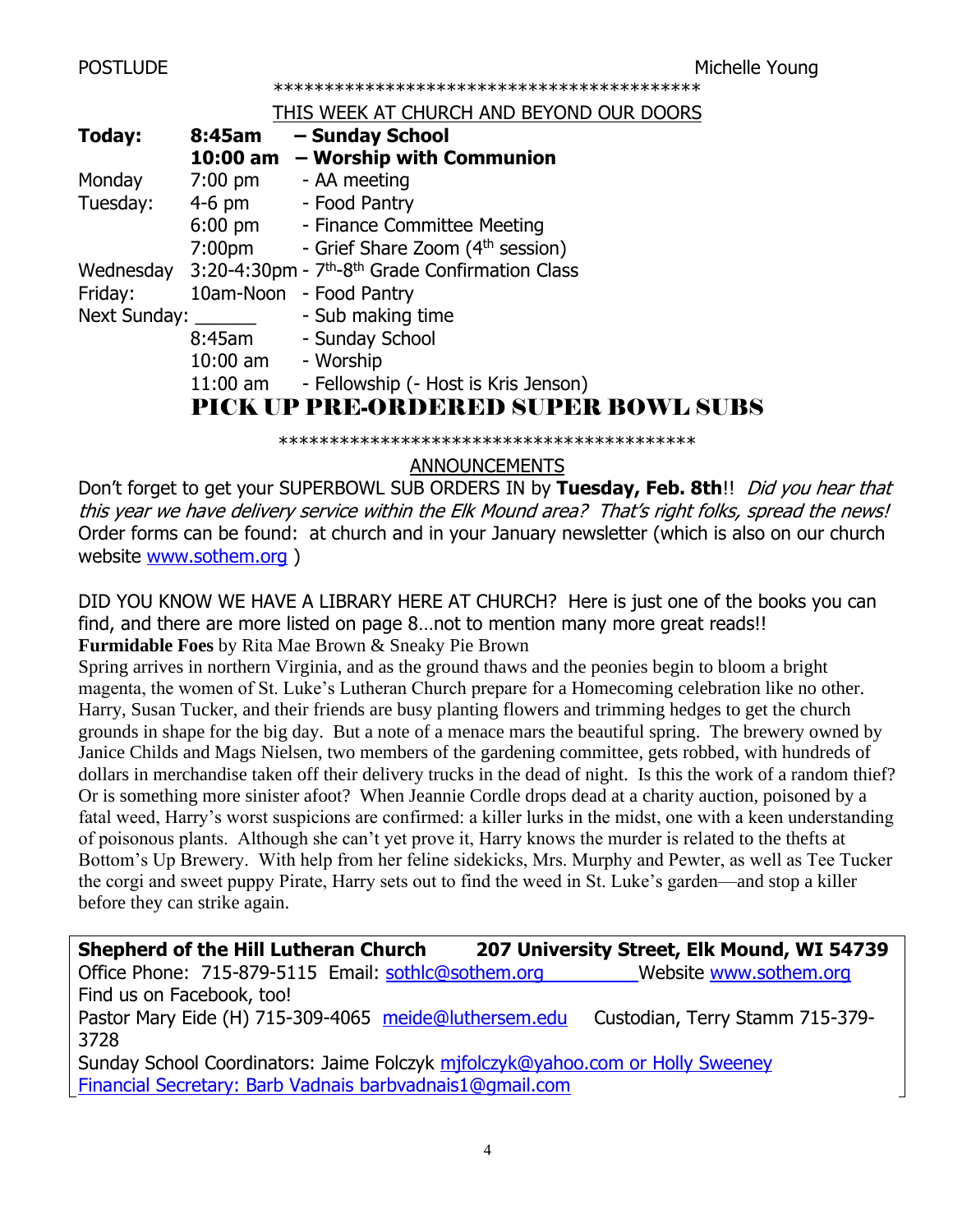

Text: Reginald Heber, 1783-1826, alt. Music: NICAEA, John B. Dykes, 1823-1876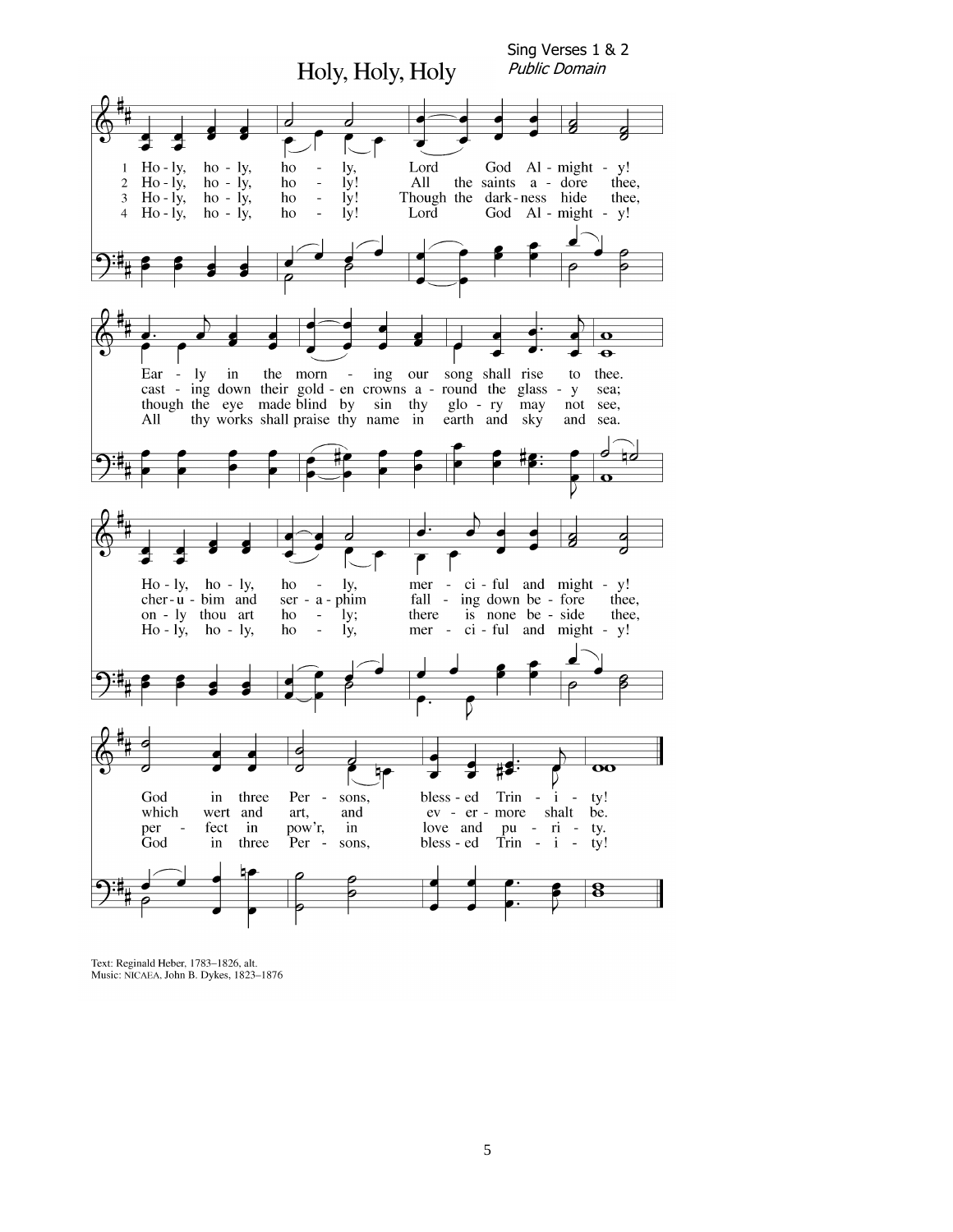

Text: John E. Bode, 1816-1874, alt.<br>Music: MUNICH, Neuvermehrtes Gesangbuch, Meiningen, 1693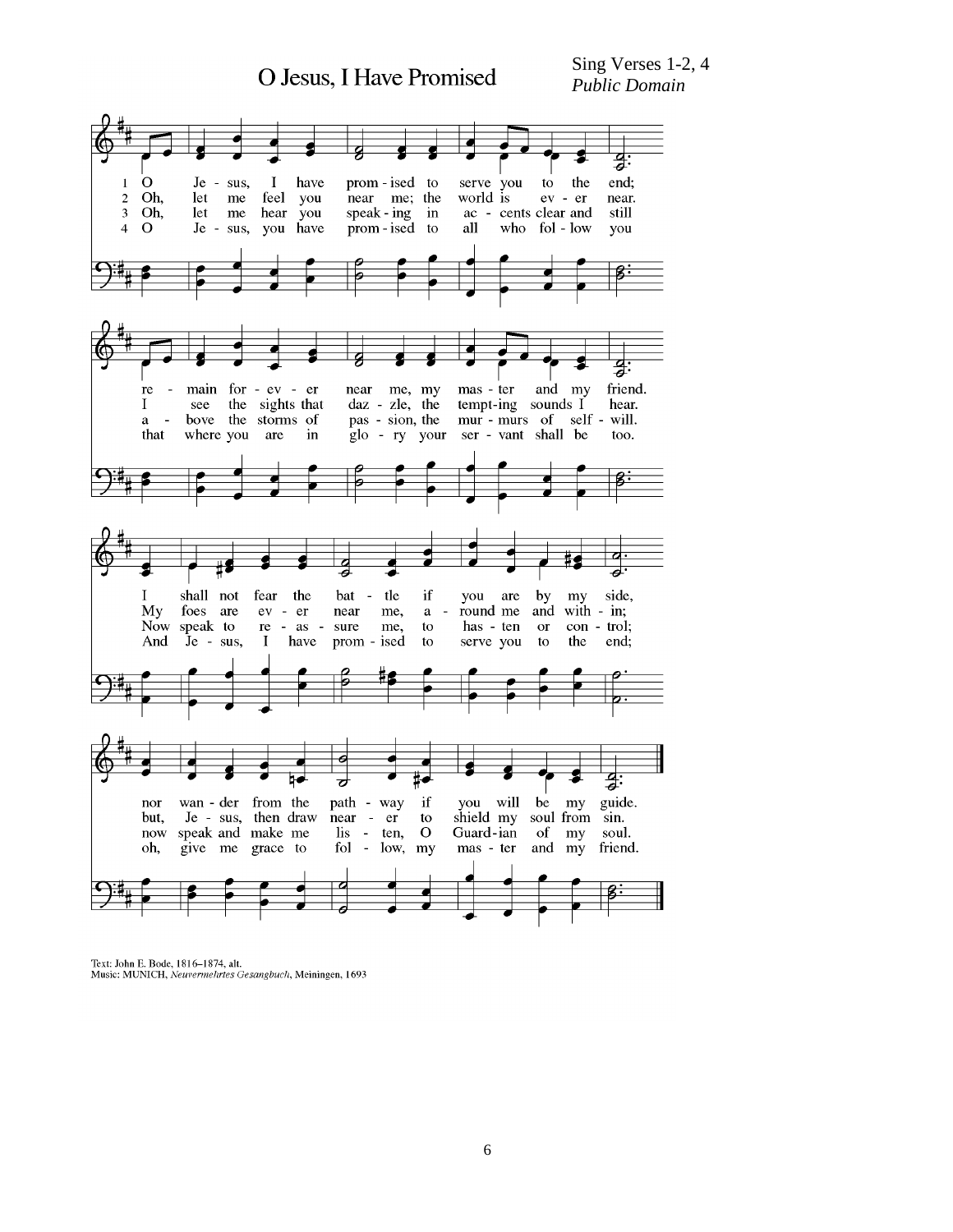# God Be with You Till We Meet Again

Public Domain



Text: Jeremiah E. Rankin, 1828–1904<br>Music: GOD BE WITH YOU, William G. Tomer, 1833–1896

#### Public Domain

Copyright © 2021 Augsburg Fortress. All rights reserved. Reprinted by permission under Augsburg Fortress Liturgies Annual License #SAS028313.

New Revised Standard Version Bible, Copyright © 1989, Division of Christian Education of the National Council of the Churches of Christ in the United States of America. Used by permission. All rights reserved.

Revised Common Lectionary, Copyright © 1992 Consultation on Common Texts, admin Augsburg Fortress. Used by permission. One License Podcast / Streaming License A-724679